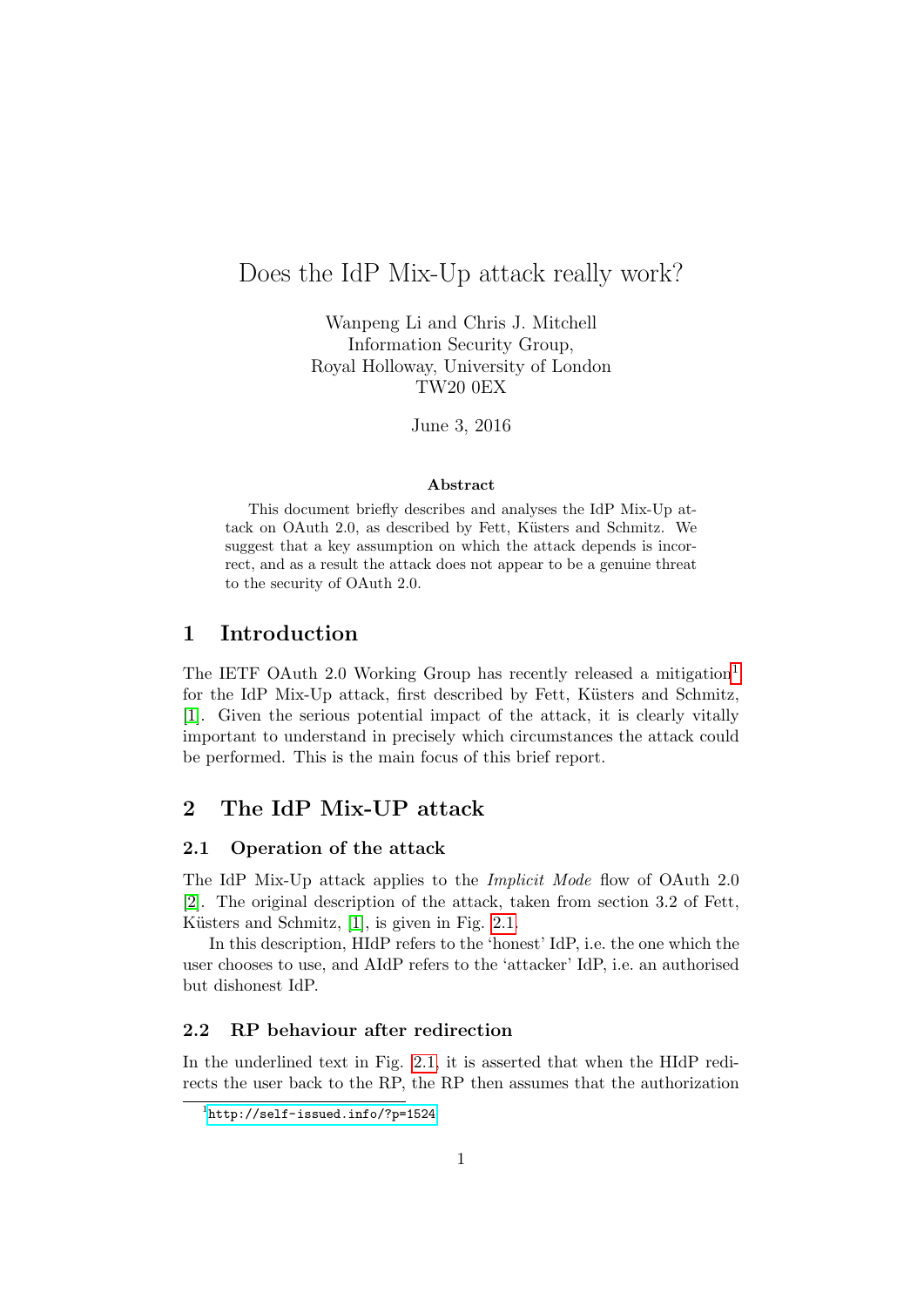<span id="page-1-0"></span>Attack. We now describe the attack on the OAuth implicit mode in detail. As mentioned, a very similar attack also applies to the OAuth authorization code mode and both attacks even work if IdP supports just one of these two modes, rather than both or all four OAuth modes. Note that these two modes are the most common modes in practice.

Attack on Implicit Mode. The IdP mix-up attack for the implicit mode is depicted in Figure 6. Just as in the implicit mode, the attack starts when the user selects that she wants to log in using HIdP (Step II in Figure 6). Now, the attacker intercepts the request intended for the RP and modifies the content of this request by replacing HIdP by AIdP. The response of the RP 3 (containing a redirect to AIdP) is then again intercepted and modified by the attacker such that it redirects the user to HIdP  $\boxed{4}$ . The attacker also replaces the OAuth client id of the RP at AIdP with the client id of the RP at HIdP.<sup>12</sup> (Note that we assume that from this point on, in accordance with the OAuth security recommendations, the communication between the user's browser and HIdP and the RP is encrypted by using HTTPS, and thus, cannot be inspected or altered by the attacker.) The user then authenticates to HIdP and is redirected back to the RP  $\boxed{8}$ . The RP, however, still assumes that the access token contained in this redirect is an access token issued by AIdP, rather than HIdP. The RP therefore now uses this access token to retrieve protected resources of the user (or the user id) at AIdP  $\boxed{12}$ , rather than HIdP. This leaks the access token to the attacker who can now access protected resources of the user at IdP. This breaks the authorization property (see Section 5.2 below). (We note that at this point, the attacker might even provide false information about the user or her protected resources to the RP.)

Figure 2.1: IdP Mix-Up attack on Implicit Mode

response is coming from the AIdP and not the HIdP; as a result the RP subsequently submits the *access\_token* to the AIdP. This is a key assumption underlying the IdP Mix-Up attack.

However, we believe that this assumption is incorrect. As specified in the OAuth 2.0 Authorization Framework, [\[2\]](#page-3-1), the *redirect uri* defines where the authorization response should be redirected. The redirect uri defines the RP's behaviour after the redirection, in contrast to the implicit but we believe incorrect assumption in the attack description that the RP's behaviour is bound to the first request. In the IdP Mix-Up attack scenario, the UA will actually be redirected to the *redirect uri* the RP registered with the HIdP, as the user is authenticated by the HIdP, and not the *redirect\_uri* the RP registered with the AIdP; hence the RP will submit the access token to the HIdP not the AIdP. Thus we believe that the IdP Mix-UP attack will not work, at least as described in Fig. [2.1.](#page-1-0)

One might argue that the RP might register the same *redirect\_uri* with the AIdP and the HIdP. However, as HTTP is a stateless protocol, the RP must implement logic to distinguish authorization responses originating from multiple IdPs. That is, the RP must be able to distinguish authorization responses received from different IdPs in order to be able to submit the access token to the correct IdP. Otherwise, the RP will not be able to determine where the authorization response comes from.

Even if the *redirect\_uri* is the same for the two IdPs, as discussed above, the RP is able to distinguish which IdP has generated the authorization response, and will submit the access token to the correct IdP to retrieve the user's information. As a result, the IdP Mix-Up attack will not work.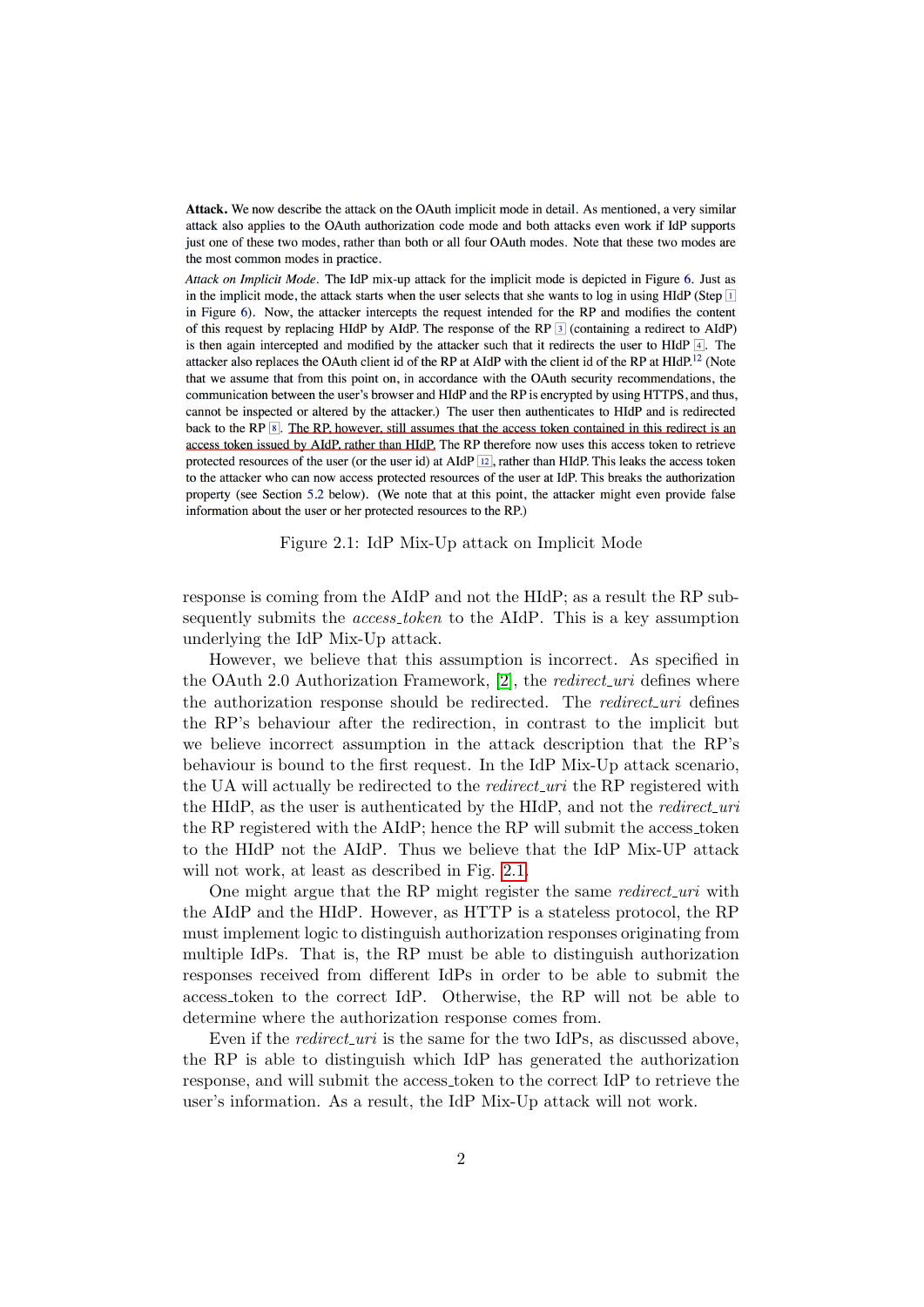In a small experiment, we checked whether or not RPs register different redirect\_uris with different IdPs. In all the cases we examined we were unable to find an RP that registered the same redirect uri for different IdPs.

#### 2.3 A simple example of the IdP Mix-UP attack

To help explain our concern with the attack, we now describe its operation in a simple scenario; in this example we use BBC as the RP, Facebook as the HIdP, and EvilCo as the AIdP (where we suppose that EvilCo is a legitimate but ill-intentioned IdP). The attack operates as follows.

- 1. Suppose the user wishes to use Facebook to log in to the BBC web site. The user clicks the Facebook login button. This will generate a request to the BBC which indicates that the user wants to use Facebook to login. The attacker intercepts the request and modifies it to make the BBC believe that the user wants to use EvilCo to sign in to the BBC.
- 2. The BBC generates the authorization request for EvilCo, and the attacker intercepts it and changes the *client id* and *redirect uri* to the values the BBC registered with Facebook. This will make the authorization request look as if it was intended for Facebook.
- 3. The user authenticates to Facebook and clicks the authorization button. An authorization response is generated by Facebook and sent to the BBC.
- <span id="page-2-0"></span>4. The authors assume that at this point the BBC will process this response as if it was generated by EvilCo; as a result it will send the received access token to EvilCo to retrieve the required user information. As a result, the attacker (EvilCo) will discover the user's *access\_token* for Facebook, and can then use this *access\_token* to retrieve sensitive user information from Facebook.

However, Step [4](#page-2-0) will not proceed as the above description suggests, since the authorization response generated by Facebook in Step 3 will be redirected to the *redirect\_uri* that the BBC registered with Facebook, not the redirect uri that the BBC registered with EvilCo. Thus the BBC will know where the authorization response comes from and will only submit the *ac*cess token to Facebook.

## 3 Conclusion

Our main conclusion is that the IdP Mix-Up attack cannot work on RPs that support two or more IdPs. As a result, it is far from clear whether any mitigations need to be added to the OAuth specifications.